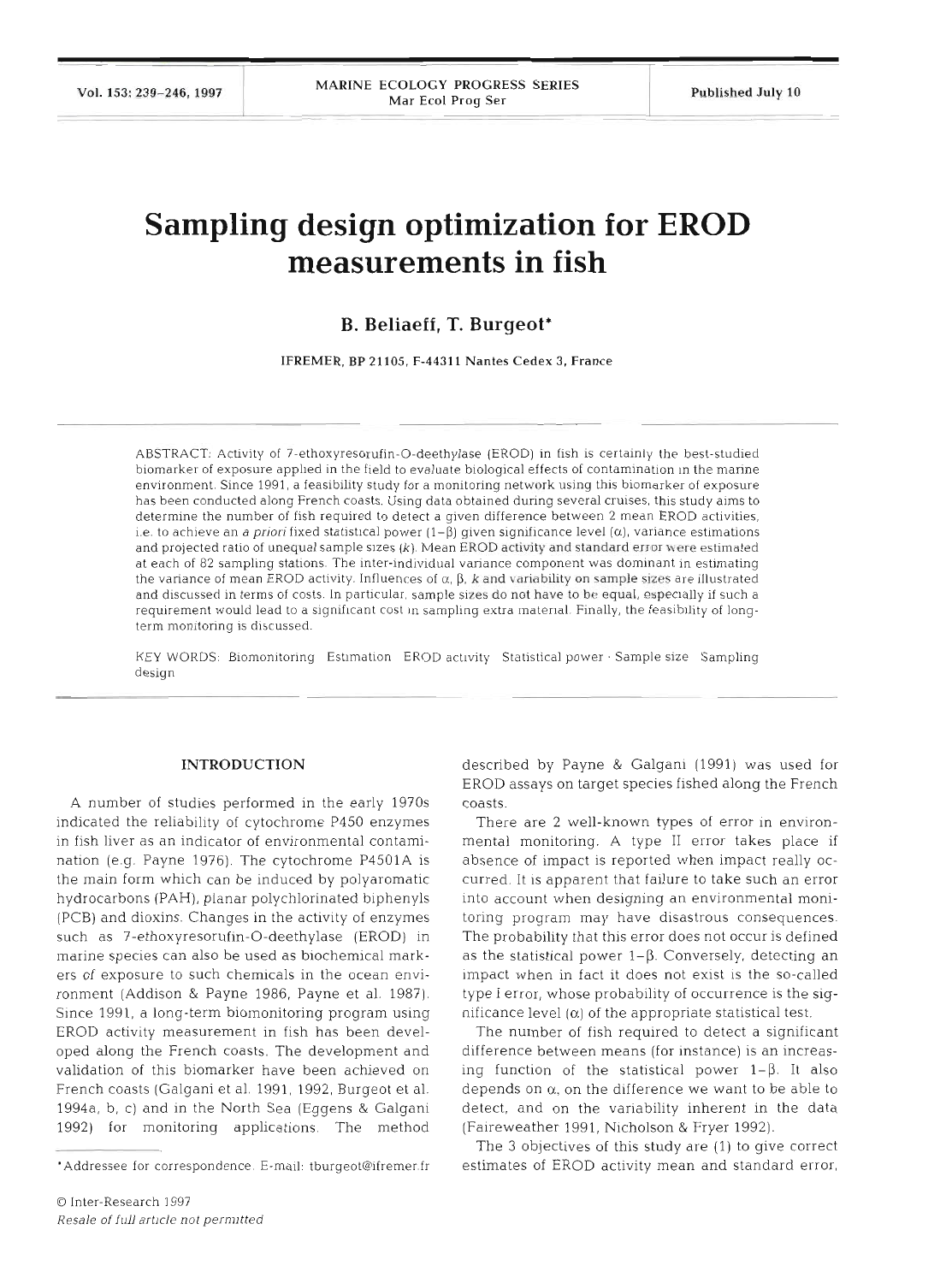(2) to give numbers of fish required to detect a difference bewteen 2 mean values for different combinations of  $\alpha$ ,  $\beta$ , ratio of possible unequal sample sizes depending on trawl-fish condition and inter-individual variability, and (3) to show that these results can be beneficial in the context of biological effects field studies.

## MATERIAL AND METHODS

Data collection. Initially, a pilot study aimed at identifying sampling stations in the most polluted French estuaries, as well as the species available at those sites was conducted (Burgeot et al. 1994a). In accordance with ICES recommendations (ICES 1992), we chose very differently marketable species; non-commercial species offering *a priori* greater resource stability were also selected. In the Seine Bay, the dab *Limanda limanda* is a marketable reference species used for North Sea monitoring, although little information is available concerning its spatial distribution and stock status in this area. The sole Solea solea, another marketable species, proved suitable for monitoring of biological effects in the southern part of the Bay of Biscay, the only area where it was collected during our field surveys. The dragonet *Callionymus lyra,* a non-commercial species (a reference species in the OSPAR area), is available along the entire English Channel and Atlantic coasts of France. In the Mediterranean, the red mullet *Mullus barbatus,* a marketable species, is largely distributed along the coast. The combers *Serranus hepatus* and *Serranus cabrilla,* less frequent commercial species, are of biological interest because they are hermaphrodites, and thus could take into account possible EROD variations due to sex.

Eight oceanographic cruises were carried out: 2 within the 30 mile limit in the Seine Bay (Eastern Channel) during March and September 1992 and again in 1993, 1 in the Bay of Biscay (Gironde estuary) in November 1992, 2 off Marseille/Fos sur Mer (Mediterranean) during May and October 1993 and 1 on the south coast of Brittany (Britton Abers) in 1993 (Fig. 1). Large vertical-opening bottom trawl net fishing was performed dunng the day for 30 min at each station. When available, 10 trawl-fished specimens were measured and sexed. All fish were sacrificed directly after trawling Their livers were removed  $immediately, washed with buffer (Tris 50 mM, KCl)$ 150 mM, pH 7.4), frozen in liquid nitrogen and analyzed in the laboratory.

Analytical protocol. *Extract preparation:* Liver was washed in buffer (Tris 50 mM, pH 7.4; KC1 150 mM; EDTA 1 mM; glycerol 20% vol. and 1 mM dithiothreitol) at  $4^{\circ}$ C, minced (5 ml of buffer per g of tissue)

for 5 to 10 s in a Potter-Elvehjem tube and then centrifuged at  $9000 \times g$  for 15 min at 4°C. Supernatant was used as the source of enzyme.

*Protein analysis:* Proteins were measured according to the method of Bradford (1976), using mad bovine serum albumin as protein standard. Measurements were performed using a plate-reading spectrophotometer at 595 nm and expressed as mg  $ml^{-1}$  Then, the protein quantity, Y in mg, was calculated as.

$$
Y = \frac{1}{10^3} \cdot \frac{V f}{V_P} \cdot \frac{d - a_P}{b_P} \tag{1}
$$

where  $d$  is the optical density for a given well,  $V$  is the well volume (in  $\mu$ ), f the dilution factor.  $V_{\rm P}$  the extract volume (in p1) for protein analysis, *bp* the slope of the optical density calibration curve as a function of protein quantity (in  $\mu g^{-1}$ ), and  $a_p$  is the intercept.

*Analysis of* EROD *activity: A* rapid microplate EROD enzymatic assay method (Grzebyk & Galqani 1991) was used. Four replicates per fish allowed analysis of 10 individuals from the same station on the same microplate. With the fluorimetric microplate method we estimated that the analytical repeatability was equal to 7%. In the following calculations the 4 measurements corresponding to 4 wells were averaged by fish. Laboratories using this method were inter-compared during an exercise organized by the North Sea Task Force in 1991 (Stagg & Addison 1995) and the method was adopted by the International Council for the Exploration of the Sea (ICES) for monitoring in the North Sea (Payne & Galgani 1991, Stagg & McIntosh 1997).

The EROD activity during  $\tau$  minutes (pmol min<sup>-1</sup>) is given by

$$
X_{\tau} = \frac{F_{t-\tau} - F_t}{\tau \cdot V_e \quad b_e} \tag{2}
$$

The EROD activity  $(A<sup>i</sup>)$  relative to protein quantity  $(pmol min<sup>-1</sup> mg<sup>-1</sup>$  of protein) for the *i*th fish is given by

$$
A^{i} = \frac{X_{t}^{i}}{Y^{i}} = \frac{10^{3} \cdot V_{P} \cdot b_{P}}{\tau \cdot V_{e} \cdot b_{e} \cdot V \cdot f} \cdot \frac{F_{t+\tau}^{i} - F_{t}^{i}}{d^{i} - a_{P}}
$$
(3)

where  $F_t$  is the fluorescence at time  $t$  for a given well [in fluorescence units  $(FU)$ ],  $\tau$  is the time-delay between 2 measurements in the same well (in min),  $V_e$  is the extract volume for the enzymatic activity assay (in pl), and *be* is the slope of the fluorescence calibration curve as a function of enzyme concentration (in FU p1  $pmol^{-1}$ .

Statistical analysis. *Comparison* of 2 *EROD activities:* Enzymatic activity is assumed to follow a lognormal distribution (Clarke & Green 1988, Krawczak-Krogulecka et al. 1995). Therefore a logarithmic (base 10) transformation of EROD activity data was performed to assure an approximate normal distribution.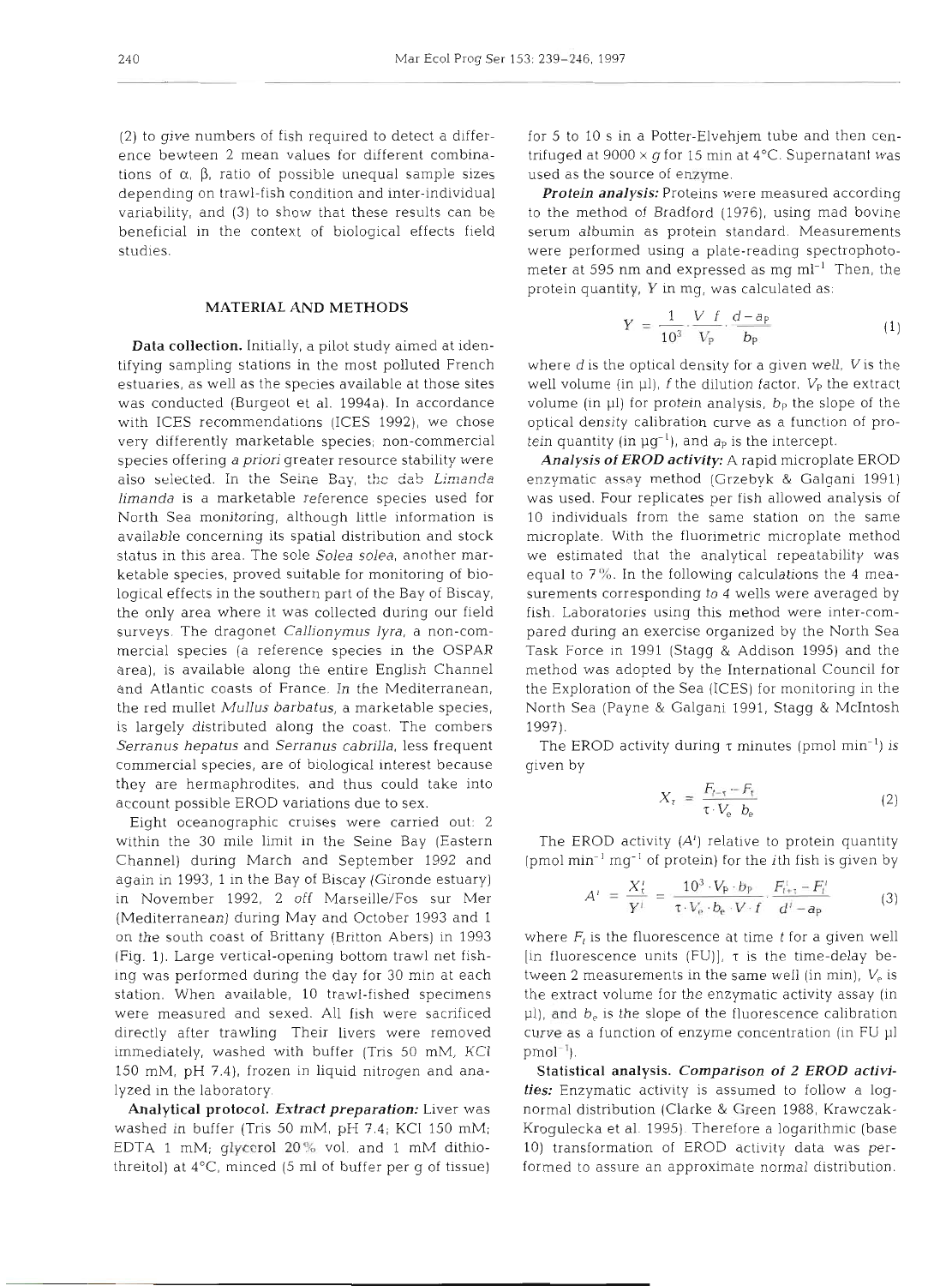

see 'Discussion'

As  $A$  is assumed to be distributed normally, a  $t$ -test can be used to compare EROD activity means, say  $m_1$ and *m2,* obtained independently at 2 sampling stations, in the case of equal variances. The number of degrees of freedom (df)  $v = n_1 + n_2 - 2$ , where  $n_1$  and  $n_2$  are the numbers of fish used respectively at Stns 1 and 2.

Assuming that the 2 unknown true means are equal,  $t<sub>v</sub>$  follows a *t*-distribution with  $v$  df, and is compared to the observed  $t$  value at a significance level of  $\alpha$ . This procedure also holds in the case where the unknown population variances are unequal. Sokal & Rohlf (1981) give the approximate number of degrees of freedom when the variances are unequal (i.e. in the well-known case called 'Behrens-Fisher problem').

Sample size required: Suppose we want to detect a difference  $\delta$  ( $\delta = \mu_1 - \mu_2$ ) in EROD activity between 2 sample means stations, at an  $\alpha$  significance level (where  $\mu_1$ ) and **p2** are the respective means). If this difference exists we want to detect it with a probability  $1-\beta$ . Then the required number of fish at each station is (Sokal & Rohlf 1981):

with

$$
r^2 = \frac{(n_1-1)s_1^2 + (n_2-1)s_2^2}{n_1+n_2-2}
$$

 $n \geq 2\left(\frac{s^{\bullet}}{8}\right)^2 (t_{v,1-\alpha/2} + t_{v,1-\beta})^2$ 

where  $s^2$  is the pooled sample variance,  $s_1^2$  and  $s_2^2$  are respectively the sample variance for sample 1 and 2, and  $t_{v,1-\alpha/2}$  and  $t_{v,1-\beta}$ , respectively, are the values of the t-distribution for the corresponding number of degrees of freedom and probability values (subscripts). We can adapt Eq. (4) to the case where different sizes of samples can be projected. For example, Let  $n_2 = k n_1$ . In this

 $(4)$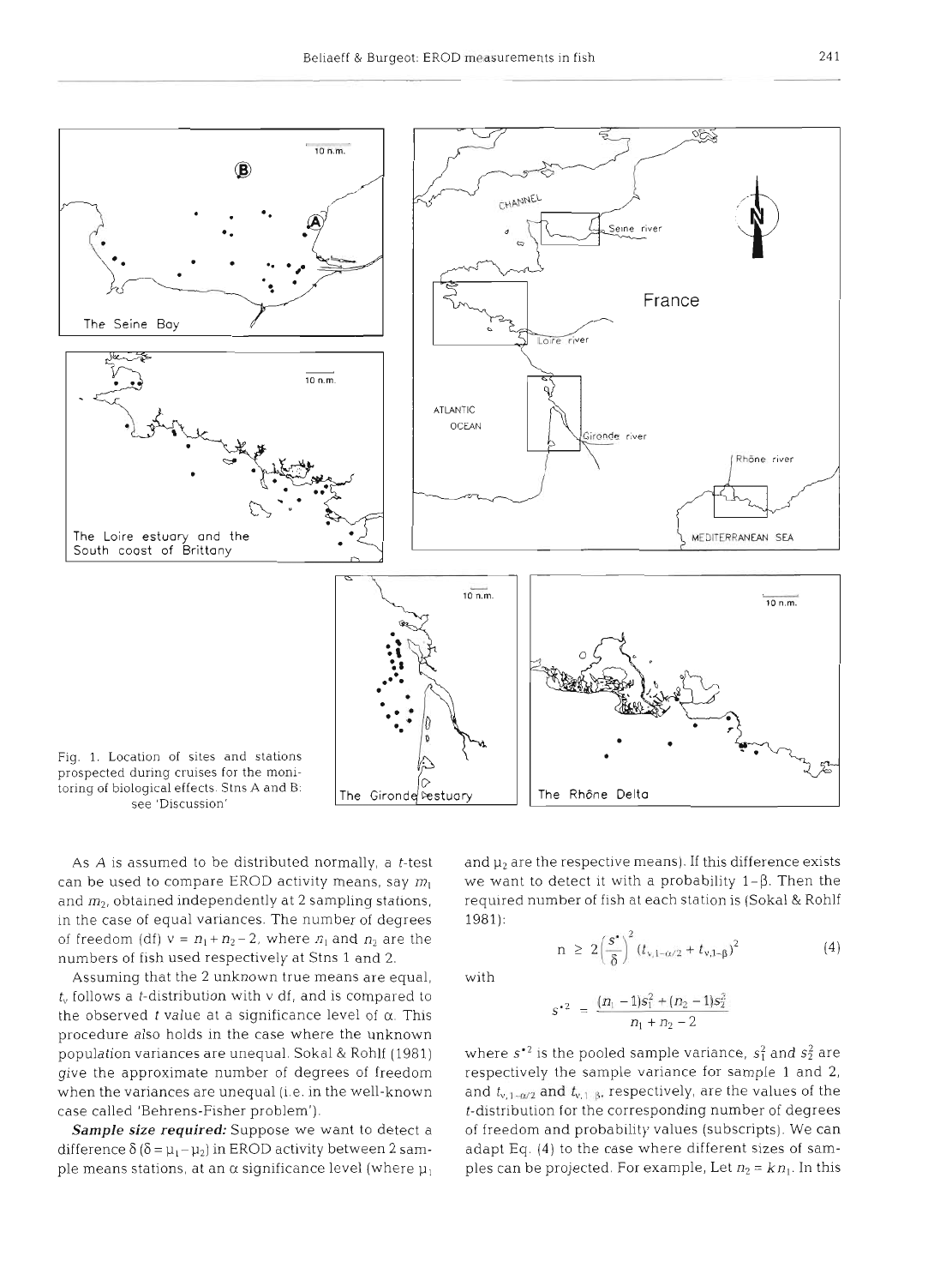Table 1. Ranges of estimates of EROD activity mean and standard error (Min, Max) by species of fish (pmol  $mm^{-1}$  mg<sup>-1</sup> of protein;  $log_{10}$  transformed values) from N sampling stations

|          | Mean            | Standard error | N  |
|----------|-----------------|----------------|----|
| Dragonet | 0.912, 2.056    | 0.025, 0.312   | 48 |
| Dab      | 0.721, 1.928    | 0.045, 0.469   | 13 |
| Comber   | $-1.238, 0.985$ | 0.043, 0.106   |    |
| Mullet   | 0.821.1.771     | 0.036, 0.078   |    |
| Sole     | 1.319, 1.800    | 0.058, 0.145   |    |

case it can easily be shown that the required size for sample 2 is:

$$
n_2 \ge (1+k)\left(\frac{s^*}{\delta}\right)^2 (t_{\nu,1-\alpha/2} + t_{\nu,1-\beta})^2 \tag{5}
$$

and  $n_1 = n_2/k$ . It is straightforward to note that Eq. (5) holds when  $k = 1$ , i.e. for equal sample sizes.

A FORTRAN program was developed for the different calculation needs. The 'Numerical Algorithm Group'@' numerical library was used to calculate the optimal number of fish  $n_2$  in Eq. (5). To this end, an iterative procedure was used as the *t* statistic is a function of the sample size.



Fig. 2. Plot of EROD activity variance of the estimator function against the cor-<br>
homogeneity was tested and could never responding mean at one sampling station be rejected at a 5 % risk level.

## **RESULTS**

Results from 82 sampling stations were used for all target species. Table 1 provides the ranges of means and standard error for all the target species. The highest standard error values for samples of 10 fish were obtained for the dragonet and the dab. Lower variance values were noted for Mediterranean species, with particularly low EROD activity values for the comber. No relationships could be found between the mean of log-transformed EROD activity at one sampling station and the corresponding variance of the estimator (Fig. 2). This would justify the use of the logarithmic transformation for variance homogeneity.

Table 2 gives the number of fish required to detect a <sup>g</sup>iven significant difference *6* between 2 independent EROD samples, for different combinations of  $\alpha$ ,  $\beta$ , standard errors  $SE_1$  and  $SE_2$ , and projected ratios  $k = n_2/n_1$ . Tab!e *2* should hp **seen** as an operational tool, givinq practical information based on realistic parameter values. We choose  $\delta$  to take the values 0.3, 0.5, 0.7 and 1.0, roughly corresponding, after back-transformation, to factor values 2,3, 5 and 10 (most commonly obtained in field studies) between 2 EROD activities on an arithmetic scale.  $\alpha$  took the values 0.05 and 0.20, while values of  $\beta$ 

> were 0.1 and 0.2. Values of standard errors were chosen according to Fig. 1. 0.08 and 0.16 can be considered respectively as low values, on the basis of our observations. To respectively, from  $SE_1$  and  $SE_2$  with  $n = 10$

Not every possible result was listed in Table 2, which illustrates lmpacts of parameter changes on the required number(s) of fish per sampling station. Cases 1 to 5 show influence of variance. Cases 5 to 8 show influence of  $\delta$ . Cases 7 and 16, on the one hand, and Cases 7 and 9, on the other hand, show the sensitivity of results to, respectively, power and significance level. More on the interaction between α<br>d β is shown by comparing Case 9 with and  $\beta$  is shown by comparing Case 9 with Case 10, and Case 10 with Case 16. Cases the influence of  $k$ . Finally, Cases 16 to 25 parameters leading to  $n_1 = n_2 = 10$  fish.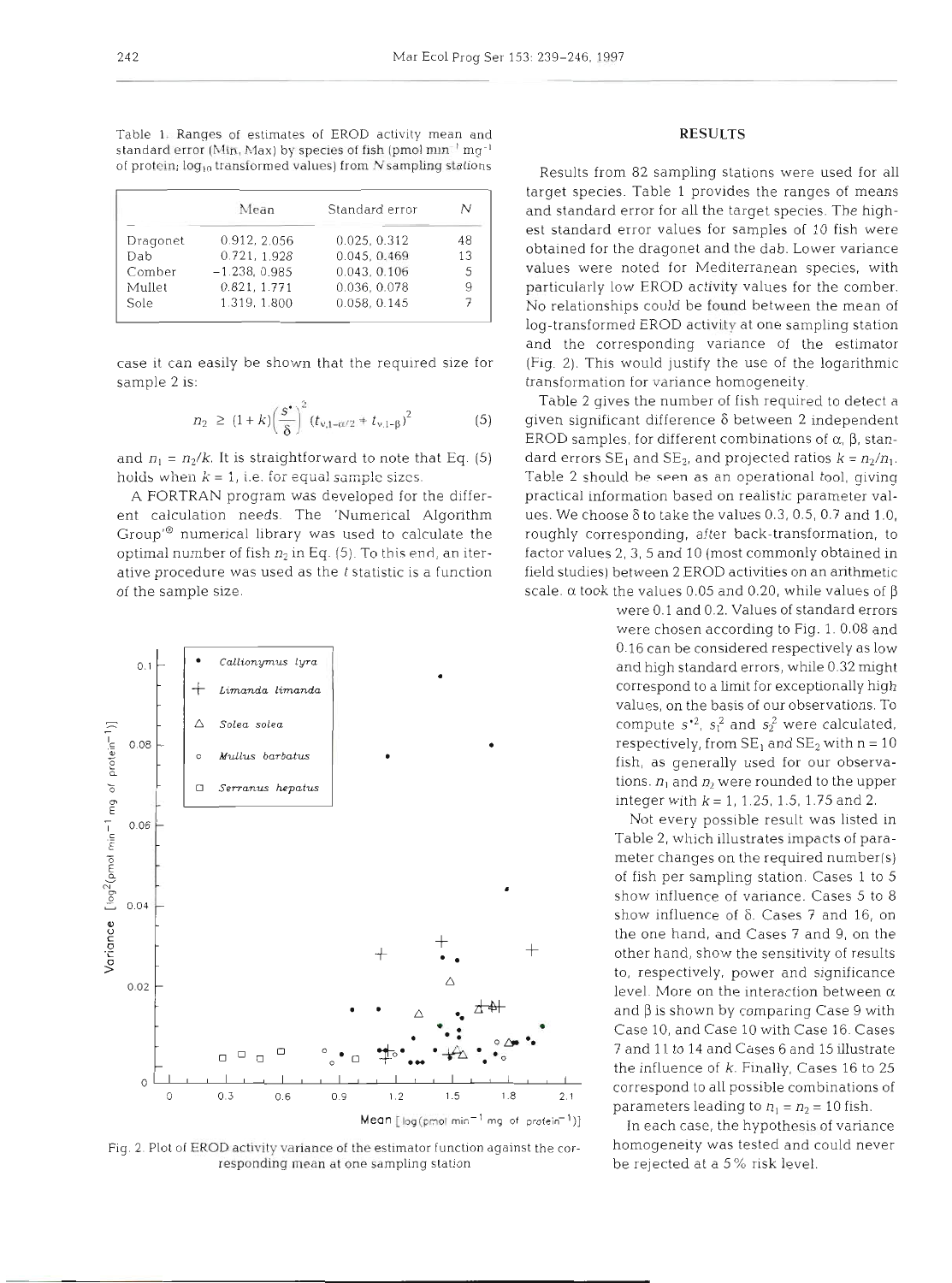| Table 2. Number of fish $(n_1, n_2)$ with $n_2 \approx kn_1$ ; the number of fish $n_1$ is calculated through an iterative algorithm, $n_1$ and $n_2$ were        |
|-------------------------------------------------------------------------------------------------------------------------------------------------------------------|
| rounded to the upper integer) required to detect with power $1-\beta$ and significance level $\alpha$ a given difference $\delta$ (values are log <sub>10</sub> - |
| transformed; an approximate back-transformed value is given in parentheses) between 2 EROD activity means estimated with                                          |
| respective standard errors $SE_1$ and $SE_2$ . (Each case gives practical information based on realistic parameter values)                                        |

| Case             | SE <sub>1</sub> | SE <sub>2</sub> | $1-\beta$ | α.   | δ        | k              | $n_1$ | $\boldsymbol{n}_2$ |
|------------------|-----------------|-----------------|-----------|------|----------|----------------|-------|--------------------|
| $\mathbf{1}$     | 0.32            | 0.32            | 0.8       | 0.20 | 1.0(10)  |                | 11    | 11                 |
| $\overline{c}$   | 0.16            | 0.32            | 0.8       | 0.20 | 1.0      |                | 8     | 8                  |
| 3                | 0.08            | 0.32            | 0.8       | 0.20 | 1.0      |                | 7     | 7                  |
| $\boldsymbol{4}$ | 0.16            | 0.16            | 0.8       | 0.20 | 1.0      |                | 4     |                    |
| 5                | 0.08            | 0.16            | 0.8       | 0.20 | 1.0      |                | 3     | 3                  |
| $\sqrt{6}$       | 0.08            | 0.16            | 0.8       | 0.20 | 0.7(5)   |                | 5     | 5                  |
| 7                | 0.08            | 0.16            | 0.8       | 0.20 | 0.5(3)   |                | 8     | 8                  |
| 8                | 0.08            | 0.16            | $0.8$     | 0.20 | 0.3(2)   |                | 18    | 18                 |
| $\mathcal{G}$    | 0.08            | 0.16            | 0.8       | 0.05 | 0.5      |                | 12    | 12                 |
| 10               | 0.08            | 0.16            | 0.9       | 0.05 | 0.5      |                | 16    | 16                 |
| 11               | 0.08            | 0.16            | 0.8       | 0.20 | 0.5      | 1.25           | 7     | $\overline{9}$     |
| 12               | 0.08            | 0.16            | 0.8       | 0.20 | 0.5      | 1.5            | 7     | 10                 |
| 13               | 0.08            | 0.16            | 0, 8      | 0.20 | 0.5      | 1.75           | 7     | 12                 |
| 14               | 0.08            | 0.16            | 0.8       | 0.20 | 0.5      | 2              | 7     | 13                 |
| 15               | 0.08            | 0.16            | 0.8       | 0.20 | 0.7      | $\overline{2}$ | 4     | 8                  |
| 16               | 0.08            | 0.16            | 0.9       | 0.20 | 0.5      |                | 10    | 10                 |
| 17               | 0.08            | 0.08            | 0.9       | 0.05 | 0.4(2.5) |                | 10    | ΙŪ                 |
| 18               | 0.08            | 0.16            | 0.8       | 0.10 | 0.5      |                | 10    | 10                 |
| 19               | 0.08            | 0.16            | 0.9       | 0.10 | 0.6(4)   |                | 10    | 10                 |
| 20               | 0.08            | 0.32            | 0.8       | 0.20 | 0.8(6.3) |                | 10    | 10                 |
| 21               | 0.08            | 0.32            | 0.8       | 0.10 | 0.9(8)   |                | 10    | 10                 |
| 22               | 0.16            | 0.16            | 0.8       | 0.05 | 0.7      |                | 10    | 10                 |
| 23               | 0.16            | 0.16            | 0.9       | 0.05 | 0.8      |                | 10    | 10                 |
| 24               | 0.16            | 0.32            | 0.8       | 0.10 | 1.0      |                | 10    | 10                 |
| 25               | 0.16            | 0.32            | 0.9       | 0.20 | 1.0      |                | 10    | 10                 |

### DISCUSSION

It is a classical statistical result that the sample size required to achieve a significant t-statistic value when comparing 2 means increases with noise level and the desired value of power, and decreases with significance level and magnitude of the impact to be detected. Our results (Table 2) allow a quantitative assessment of sample size sensitivity to these parameters.

Though the present work may be considered as a first phase in sampling optimization for monitoring of biological effects in the marine environment, it is not intended to prejudge the environmental significance of observations. According to the National Research Council (1990), 'whether changes in the environment are statistically significant has no bearing on the extent to which the changes may be either meaningful or important (i.e. have ecological or human consequences)'. Thus, a basic question concerns the magnitude of the effect to be detected, say  $\delta$ . It should be identified *a pri*ori for purposes of power studies (Camacho & Vascotto 1991). Here species- and even site-specificity are likely to make this identification very difficult. Again, from our field experience we have to decide whether a factor of 3 as here for the dragonet between reference site and impacted site could correspond to a biological

effect. Similar values were obtained in the North Sea studies which showed a pollution gradient and lower activities at the coastal sites (Stebbing et al. 1992). Factors of 1.5 to 2 and of 5 in EROD activity were observed between coastal sampling stations and offshore locations, respectively, by Eggens (1996) for flounder *Platichtys flesus* and dab *Ljmanda limanda* and by Sleiderink et al. (1995) for dab.

There is a difference between the number of fish used in a t-test for comparing 2 observed EROD activity means, as is usually done in field situations, and the number of fish required to detect an *a priori* glven impact, the magnitude of which would be the difference between the 2 preceding means, using a t-test. It corresponds to the degree of confidence we have in non-significant results. To illustrate this point we present an actual ecotoxicological example.

The objective of our survey in the Bay of Seine was the identification of the impact of contaminants, through measurement of exposure bio-effects, between a suspected impacted station (A) located in the petroleum harbour of Antifer (Seine Maritime, France) subject to PAH contamination, and an *a priori* reference station (B) offshore (Fig. 1). This can be seen as the simplest form of a gradient study, where we expected an impact of high magnitude. **A** difference between the 2 log-transformed means of  $0.55$  was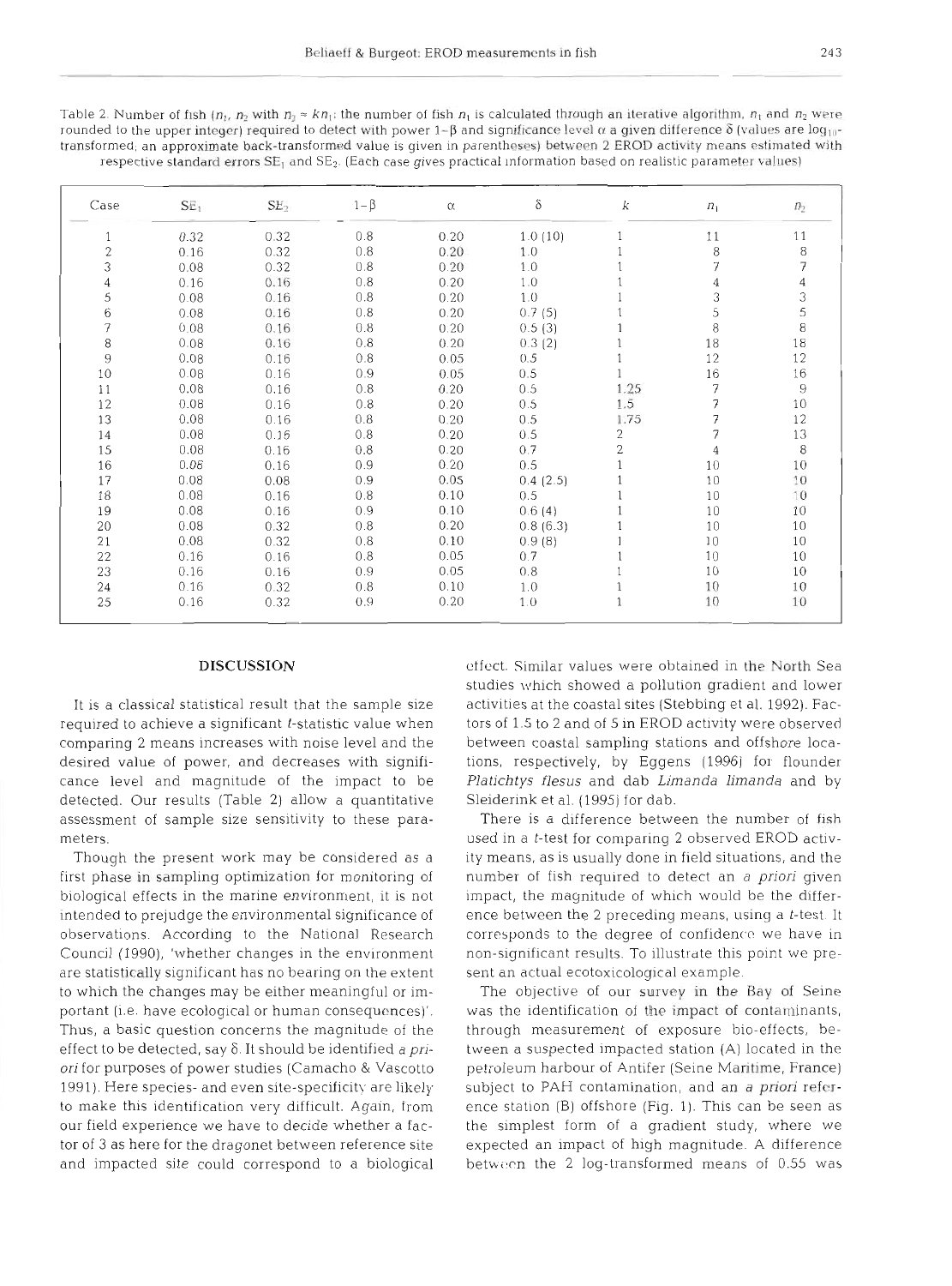found to be significant ( $\alpha$  = 0.05). This difference corresponds to approximately a factor 3.5, after backtransformation, between Stns A and B. Standard errors were  $0.06$  for Stn B and 0.17 pmol  $\text{min}^{-1} \text{ mg}^{-1}$  protein for Stn A, a high value according to our empirical vanability scale, and respective sample sizes were 3 and 9. These numbers were not defined a priori from a sampling design, but resulted from a certain number of trawling operations, integrating oceanographic constraints. Power studies can help in designing similar surveys. Let us consider  $0.5$  pmol min<sup>-1</sup> mg<sup>-1</sup> protein (approximately a factor 3 after back-transformation) to be our impact target. With standard errors close to those in the above example Case 11 shows that 9 and 7 fish, with  $k = 1.25$  and  $\alpha = \beta = 0.2$ , are required to detect this difference, in an average of 80% of the cases. The difference in the sample sizes between the 2 points of view (comparison between 2 means and power study) correspond to the degree of confidence we have in finding no significant difference between Stns A and B. This is the price to pay if we want to be wrong only  $20\%$  of the time, when saying there is no significant impact on Stn A relative to Stn B. Of course, in the first case, a difference could be detected but without any control. Taking past observations into account, power studies provide reasonable sample size guesses, after having defined acceptable error levels. These error levels are also a function of an a priori knowledge of site contamination. For instance, suppose we want to be able to detect a significant impact in a known highly contaminated area, like an industrialized estuary. In this case, power can be increased to e.g. 0.9 and Table 2 might give an idea of sample sizes required. Consequently this approach allows us to modulate sampling effort, using all a priori information.

Values of  $\alpha$  and  $\beta$  could ideally be pre-defined if the costs relative to these 2 errors were known. In certain cases, costs relative to  $\alpha$  could be estimated: e.g. the cost of reducing inputs for polluters, assuming that the biomarker level is clearly associated with an exposure. However, estimating the 'environmental' cost due to some organic contamination seems difficult. In the context of environmental preservation we should be more conservative, on  $\beta$ , but again without knowing the actual degree of conservatism. On the other hand, it is our choice to be more liberal with respect to  $\alpha$ . More concretely, the combination allows detection of a factor of 10, after back-transformation, between 2 EROD activity means with 11 fish in a case of extreme variability (Case 1), 8 fish with high standard error values (Case 2), and only 3 fish for still realistic variability values (Case 5). Comparison of Cases 7 and 9 shows the impact of being conservative on significance level. It is our field experience, shared with other research groups, that catching 12 fish instead of 8 at least might

requlre extra trawlings, and at worst is impossible with regard to fish availability. Case 10 shows the high amount of effort required in monitoring applications, if a too high  $\beta$  value is targeted.

We understand recommendations to give some order of magnitude to number of fish e g 10 fish (ICES 1996). For practical reasons, sample sizes were given around this value To get samples of 10 fish should not be a necessary target for at least 2 reasons. Firstly, using unequal sample sizes, although not optimal, allows a certain amount of flexibility (see examples in Table 2). Again, it is better to have a rough idea a priori of the order of magnitude to be detected. Case 15 illustrates this point where a difference  $\delta$  = 0.7 (factor 5 after back-transformation) can still be detected at  $\alpha = 0.2$  significance level, with sample sizes of 4 and 8 fish. Secondly, it is a realistic way of taking into account fish availability and sampling constraints. It would be a mistake to spend a great deal of energy, and consequently money, trying to obtain extra material to reach some mythical number of samples, especially when power studies show that it might not be necessary

When material is not abundant, considerable fishing effort, i.e. several runs, can be required to obtain the number of fish specified by the survey protocol. Therefore the total catch may be used with the risk of a very heterogeneous sample (e.g. 9 very close sizes but with much smaller individuals). The analytical cost of an individual EROD activity measurement is easily quantifiable. However, this is not the case for an estimation of the cost related to increased fishing effort at a glven station, inasmuch as there is a daily inescapable fixed cost connected with the use of a ship by a crew. Nevertheless, a trawl was estimated to be 50 times more expensive than the cost of analysis (microplate method for EROD measurement) for 10 fish. However, the fishing effort not devoted to obtaining additional fish could, for example, be reallocated to intensifying the spatial sampling grid.

We have seen that some variables could be controlled a priori before sampling. Nevertheless, the variability inherent in the data remains the most hypothetic one Therefore, close attention should addressed to this sampling stage. Indeed, inter-individual variability was the major variance component of EROD activity mean. In this study, analytical variability was estimated through subsampling, and had little influence on standard error values, using simulated numbers of subsamples per fish. Highest standard error values were estimated for dab and dragonet (Fig. 2) However the number of sampling stations represents 75% of the total for these 2 species (Table 1). Thus, it is more likely, especially for dragonet, that large or even extreme standard error values will occur, which in our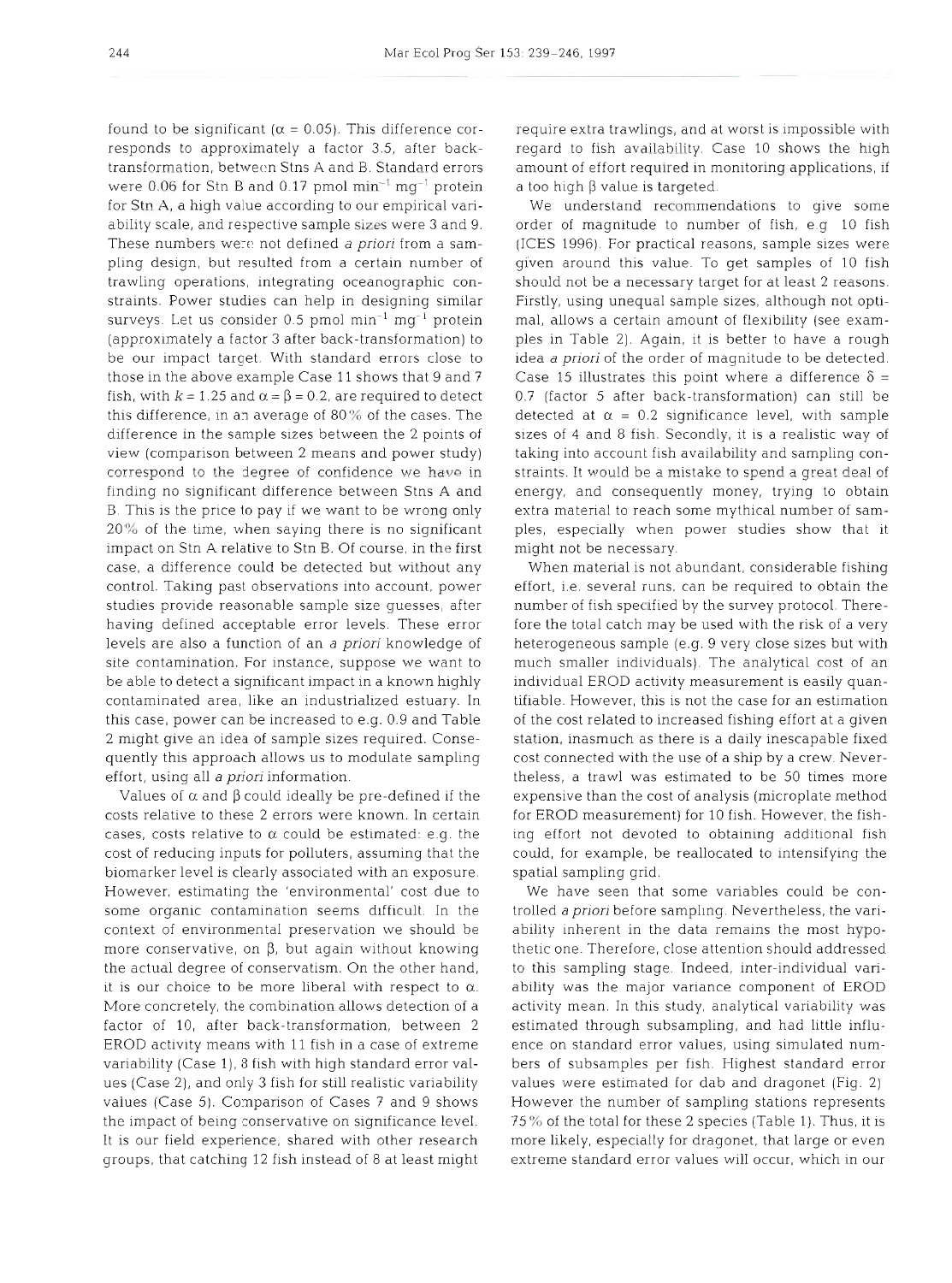case were often related to the presence of an atypical fish presenting a much lower EROD activity value than the other fish in the same sample. Consequently, it is easier to detect a significant difference between 2 EROD activities when the batch of fish used is not too heterogeneous. Like several other authors in field studies (Cooreman et al. 1993, Sleiderink et al. 1995), we could not find significant influence of adult fish size or sex on EROD activity for dragonet and dab.

As inter-individual variation was the major component of total variability for EROD activity measured at a given station, it is advisable to use a higher number of fish if no increase in fishing effort is required. Although it is advisable to reduce sample heterogeneity, i.e.interindividual variability, this is subject to a strong availability constraint for long-term monitoring. In this context, evaluating the spatio-temporal representativeness of EROD activity measurement at a station is an essential phase in the study of the feasibility of longterm monitoring with respect to exposure levels and trends (Kwiatkowski 1991). In particular, the idea of representativeness of a prospected zone raises some questions with respect to the fishing effort performed, the migratory capacities of the species considered and estimations of exposure levels through measurements of specific contaminants in water or sediment.

#### **CONCLUSION**

Proposition of significance level and statistical power values is essential to sampling design, and a help for decisions in the field with respect to surveying an area in order to obtained some predetermined number of fish. We showed that the effort to obtain extra fish might not be justified, considering the impact to be detected, with a more flexible sampling design allowing unequal sample sizes, and close attention paid to fish batch homogeneity.

Exploratory studies still need to be carried out in the context of the feasibility of long-term monitoring of biological effects. In particular, the biannual data (dates chosen outside reproduction periods) available at certain sites are inadequate for seasonality estimation. A higher frequency would be required for experimental purposes to obtain a reasonable estimation of intra-annual variability in relation to the seasonal cycles of biological material. Ideally, environmental and biological interactions should be assessed before an exposure effect is attributed in any precise way to pollutants. The influence of factors such as temperature, food and the reproductive period on mixed-function oxidases, a complex multi-functional enzymatic system, has been demonstrated (McMaster et al. 1991, Cooreman et al. 1993).

Achievement of a more efficient diagnosis of environmental conditions could be provided by a long-term monitoring scheme involving the combined use of several biological markers and measurement of chemicals. In this case, the optimal number of fish will be a compromise generated by power studies defined for each biomarke:

Acknowledgements. The authors gratefully acknowledge Philippe Cros for valuable comments on the manuscript, M. J. Thébaud for secretarial assistance and Louis Giboire for drawing the figures.

#### LITERATURE CITED

- Addison RF, Payne JF (1986) Assessment of hepatic mixed function oxidase induction in winter flounder (Pseupleuronectes americanus) as a marine petroleum pollution technique. Can Tech Rep Fish Aquat Sci 1505
- Bradford M (1976) A rapid method for quantification of protein utilizing the principle of d\c binding. Anal Biochem 721248-264
- Burgeot T, Bocquené G, Pingray G, Codefroy D, Legrand J, Dimeet J, Marco F, Vincent F, Henocque Y, Oger-Jeanneret H, Galgani F (1994a) Monitoring biological effects of contamination in marine fish along French coasts by measurement of Ethoxyresorufin-0-deethylase activity. Ecotoxicol Environ Safe 29:131-147
- Burgeot T, Bocquene G, Truquet P. Le Dean L, Galgani F (1994b) Induction of EROD activity in red mullet (Mullus barbatus) along the French Mediterranean coasts. Sci Total Environ 142:213-220
- Burgeot T, Bocquené G, Truquet P, Le Dean L, Poulard JC, Dorel D, Souplet A, Galgani F (1994c) The dragonet Callionymus lyra, a target species used for evaluation of biological effects of chemlcal contaminants on the French coasts. Mar Ecol Prog Ser 97:309-316
- Camacho F, Vascotto GL (1991) Framework for enhancing the statistical design of aquatic environmental studies. Environ Monit Assess 17:303-314
- Clarke KR, Green RH (1988) Statistical design and analysis for a 'biological effects' study. Mar Ecol Prog Ser 46:213-226
- Cooreman K, Roose P, Vyncke W (1993) EROD monitoring in dab from the Belgian continental shelf Comm Meet Int Counc Explor Sea, ICES-CM 1993/E:14
- Eggens ML (1996) Cytochrome P4501A induction in North sea flatfish as biomarker of exposure to dioxin-type compounds. PhD thesis, University of Utrecht
- Eggens ML, Galgdni F (1992) Ethoxyresorufin-0-deethylase (EROD) activity in flatfish: fast determination with a fluorescence plate-reader. Mar Environ Res 33:213-221
- Falreweather PG (1991) Statistical power and design requirements for environmental monitoring. Aust J Mar Freshwater Res 42:555-567
- Galgani F, Bocquené G, Luçon M. Grzebyk D. Letrouit F, Claisse  $D$  (1991) EROD measurement in fish from the northwest part of France. Mar Pollut Bull 22:494-500
- Galgani F, Bocquené G, Truquet P, Burgeot T, Chiffoleau JF, Clalsse D (1992) Monitoring of pollutant biochemical effects on manne organisms of the French coasts. Oceanol Acta 15:355-364
- Grzebyk D, Galgani F (1991) Measurement of the effect of organic pollution on marine organisms: rapid determination of EROD induction using plate readers. Aquat Living Resour 4:53–59